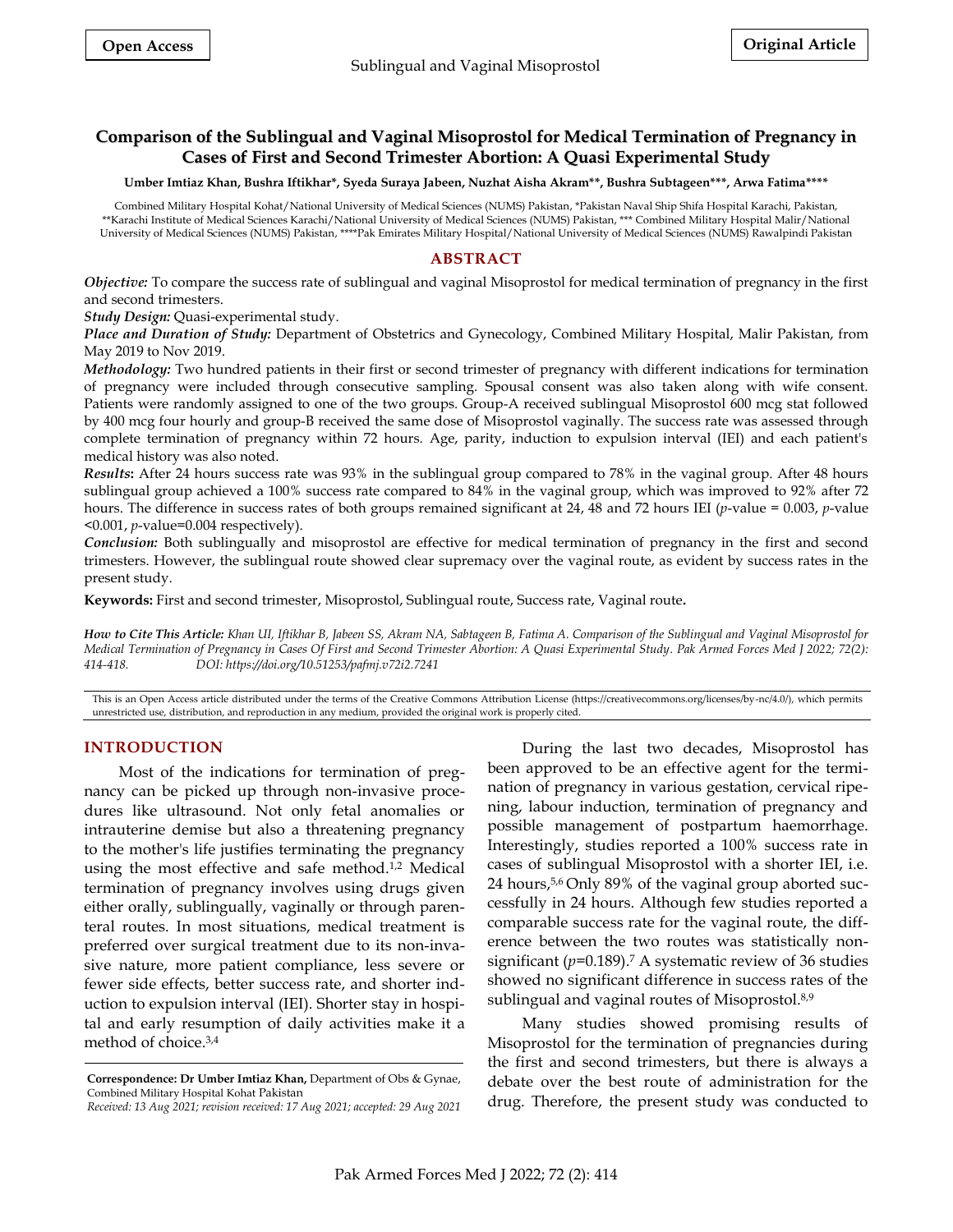compare the success rate of sublingual Misoprostol with vaginal Misoprostol for medical termination of pregnancy in the first and second trimesters. It will further lead to viable, practical suggestions in routine practice guidelines for reducing the morbidity of our population.

## **METHODOLOGY**

This was a quasi-experimental study design. This study was conducted from May 2019 to November 2019 at the Department of Gynecology and Obstetrics, CMH, Malir, after approval from the Institutional Review Board (58/2018/Trg/ERC). The sample size was calculated as per the reference parameters from the study by Hickey *et al,*<sup>8</sup> with a 95% confidence level, 5% margin of error and 80% power of the test. The magnitude of success rate was 93% with sublingual and 73% with the vaginal route. The estimated sample size came out to be 91 in each group.

**Inclusion Criteria:** Patients with the gestational age between 4-24 weeks with a clear indication of termination of pregnancy like blighted ovulation, missed miscarriage, intrauterine fetal demise, anomalies, anencephaly, severe oligohydramnios due to PPROM and cases of chorioamnionitis were included in the study.

**Exclusion Criteria:** Patients with a history of major gynaecological surgeries and known allergies to Misoprostol, abnormal (molar) or ectopic pregnancies were excluded from the study.

A consecutive sampling scheme was employed. Patients admitted to the Department of Gynecology and Obstetrics, CMH Malir during the specified period for the study and fulfilling the inclusion criteria was enrolled in the study. These patients were randomly assigned to two groups, with an equal number of patients kept in each group.

There were 200 patients enrolled on the study. Informed written consent was obtained from each patient included in the study.

Group-A received sublingual Misoprostol 600 mcg stat followed by 400 mcg every four hours, and group-B received the same dose of Misoprostol vaginally, up to 4 doses in 24 hours.

Random distribution of samples was made using a computer-generated method into two groups, in group-A (sublingual group), tab Misoprostol 600 mcg stat followed by 400 mcg every four hours was given, up to 4 doses in 24 hours. In group-B (vaginal group), Misoprostol tab 600 mcg stat followed by 400 mcg every four hourly was given, up to a maximum of 4

doses in 24 hours. Success was measured in terms of complete abortion confirmed on ultrasound as an empty uterine cavity and absence of product of conception. Other variables like age, parity, educational status, medical history of diabetes, hypertension (HTN), obesity, anaemia and gestational age were also noted to see the effect of these parameters on success rate.

Data was entered in Statistical Packages for the Social Sciences (SPSS) version 22. Mean and SD was calculated for the continuous variable of age and IEI. Frequency and percentage were calculated for categorical variables of groups (Group A and Group B). The chi-square test was used to compare the success rate of both groups. The *p*-value of ≤0.05 was considered significant.

### **RESULTS**

A total of 200 patients were included in this study, with equal numbers in each of the two groups. Mean age of the patients included in the study was  $29.08 \pm 5.34$  years and ranged from 18-40 years. Mean gestational age was  $13.19 \pm 3.42$  weeks. Only 22 (11%) patients were nulliparous, and the remaining 178 (91%) were parous. There were 91 (45.5%) patients with a history of previous LSCS. 11 patients (5.5%) were diabetic,<sup>12</sup> (6%) were hypertensive, 62 (31%) were anaemic, and 74 (37%) were obese.

In the sublingual group (group A), the mean age of patients was  $29.30 \pm 5.91$  years and in the vaginal group (group B) was 28.86 ± 4.78 years. Mean gestational age was  $13.54 \pm 3.67$  weeks in group-A and  $12.85 \pm 1.67$ 3.18 weeks in group-B. The majority of patients in both groups had formal education till higher secondary. In both groups, the rate of miscarriages was more in patients with low educational backgrounds.

In group-A (sublingual), $13$  were nulliparous, and 41 were multiparous with three or more three children. Comparatively, in group-B (vaginal route), $9$  were nulliparous while 25 were multiparous with three or more three children. The rest of the patients were multiparous, with 1 or 2 children in both groups. None of the patients had more than five children in any group.

In both groups, patients with previous uterine scars were included, with 48 in the sublingual group and 43 in the vaginal group. However, no complication of scar dehiscence or uterine rupture was seen in any patients. In the sublingual group, Misoprostol was more effective in ages 18-20 yearrs, first-trimester termination in multigravida and non-obsessed patients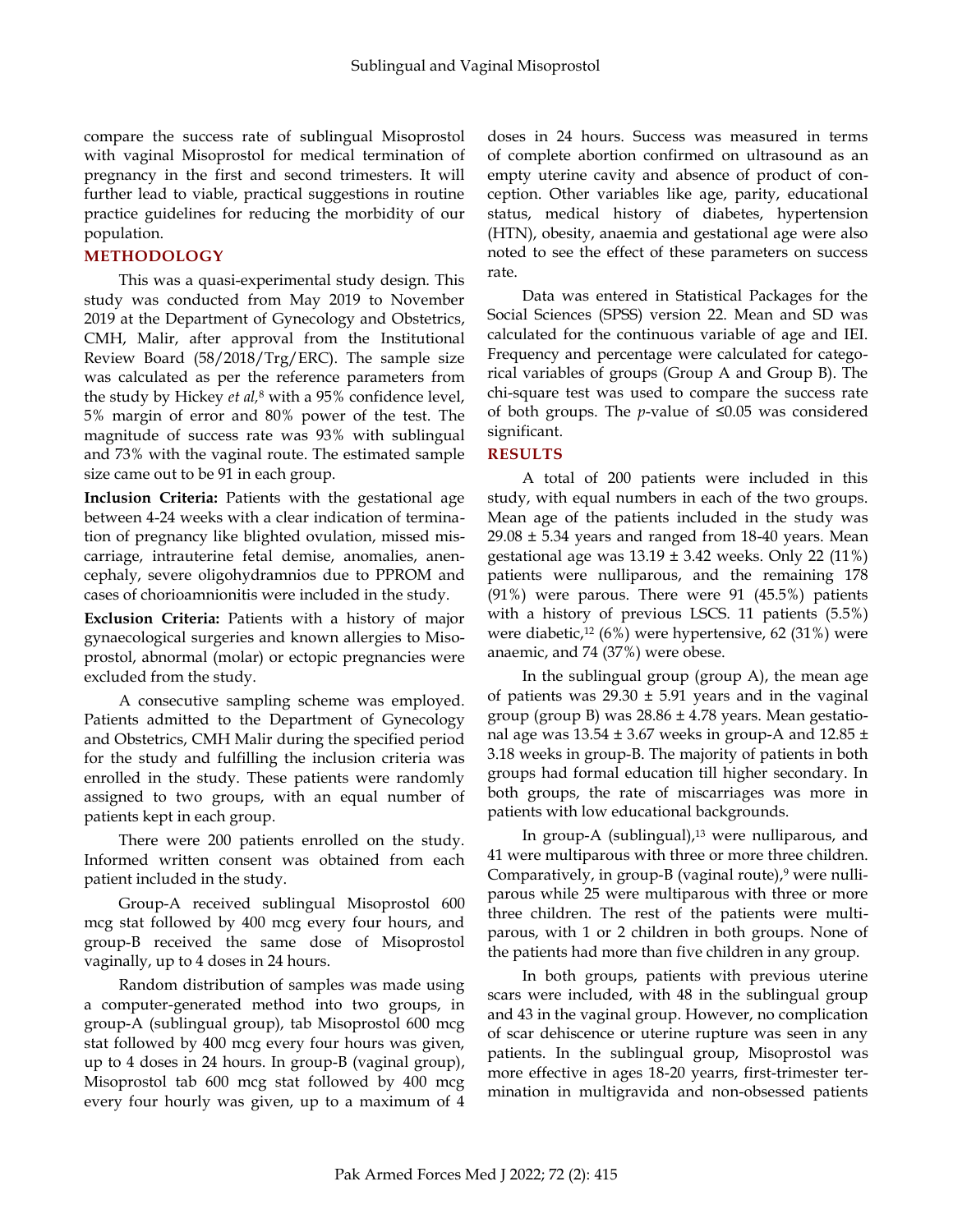$(p<0.05)$ . It was observed that 6 patients in the sublingual group and 5 in the vaginal group had uncontrolled diabetes, and pregnancy was terminated due to the presence of multiple anomalies. Among them, 2 fetuses had anencephaly with meningocele, and 4 had gross hydrocephalus. In hypertensive patients,<sup>7</sup> had severe oligohydramnios resulting in fetal demise, especially with uncontrolled hypertension. Figure-1 showd the medical and surgical history of the patients in each group.



**Figure-1: Surgical and Medical history of the patients included in the present study.**



**Figure-2: Success rate (percentage of patient with complete termination of pregnancy) with corresponding IEI (Induction to Expulsion Interval) in group A and group B.** 

Success was defined as complete expulsion of product of conception, and success rates were estimated for each group at 24, 48 and 72 hours. Figure-2 showed the success rates achieved in groups A and B with time. It was evident that sublingual groups showed promising results, and 100% success was achieved within 48 hours. Group B could not show up to 100% success even after 72 hours, and the patients underwent surgical intervention. The surgical evacuation was required in only four patients in the sublingual group (group A) after 24 hours and none after 48 hours. However, the surgical evacuation was required

in 7 patients in the vaginal group (group B), four after 48 hrs and two after 72 hours.

The difference between the two groups' success rates was highly significant at 24, 48 and 72 hours IEI (*p*value=0.003, *p*-value <0.001, *p*-value=0.004, respectively). Table-I showed that the difference between the two groups is significant (*p*-value <0.05). Table-II showed a difference in success rates ranging from 1-13%.

**Table-I: Comparison of success rates in group A and group B at different IEI (24 hours, 48 hours, 72 hours).** 

| <b>Induction to</b><br>Expulsion<br>Interval (IEI) |     | <b>Study Groups</b>                       |                                        | Chi Square                  |  |
|----------------------------------------------------|-----|-------------------------------------------|----------------------------------------|-----------------------------|--|
|                                                    |     | Group A<br>(Sublingual)<br>$n(^{0}/_{0})$ | Group B<br>(Vaginal)<br>$n(^{0}/_{0})$ | <b>Test</b><br>$(p$ -value) |  |
| 24 Hours                                           | Yes | 93 (93.0%)                                | 78 (78.0%)                             | 0.003                       |  |
|                                                    | No  | $7(7.0\%)$                                | $22(22.0\%)$                           |                             |  |
| <b>48 Hours</b>                                    | Yes | 100 (100%)                                | 84 (84.0%)                             | 0.003                       |  |
|                                                    | No  | $0(0.0\%)$                                | 16 (16.0%)                             |                             |  |
| 72 Hours                                           | Yes | 100 (100%)                                | 92 (92.0%)                             | 0.004                       |  |
|                                                    | No  | $0(0.0\%)$                                | $(8.0\%$                               |                             |  |

*Patients in both the groups were categorized based on age, parity, and presence of co-morbid (diabetes, hypertension, obesity, anaemia). Comparison was made between these categories of patients in each group.*

| Table-II: Comparison of success rates in categories of patients |
|-----------------------------------------------------------------|
| of both the group A and group B.                                |

| <b>Parameters</b>                  | <b>Categories of</b><br>patients | <b>Success Rate</b><br>in Group A<br>(Sublingual)<br>$n(^{0}/_{0})$ | <b>Success Rate</b><br>in Group B<br>(Vaginal)<br>$n(^{0}/_{0})$ | <i>p</i> -value |  |
|------------------------------------|----------------------------------|---------------------------------------------------------------------|------------------------------------------------------------------|-----------------|--|
| Age (in                            | 18-29                            | 53 (53%)                                                            | 53 (53%)                                                         | 0.521           |  |
| Years)                             | 30-40                            | 47 (47%)                                                            | 39 (39%)                                                         |                 |  |
| Parity                             | Nulliparous                      | 13 (13%)                                                            | $9(9\%)$                                                         |                 |  |
|                                    | Primiparous                      | 20 (20%)                                                            | 27 (27%)                                                         | 0.297           |  |
|                                    | Multiparous                      | 67 (67%)                                                            | 56 (56%)                                                         |                 |  |
| Medical<br>History of<br>co Morbid | Obesity                          | 38 (38%)                                                            | 33 (33%)                                                         | 0.810           |  |
|                                    | <b>Diabetes</b>                  | 6(6%)                                                               | 5(5%)                                                            |                 |  |
|                                    | Hypertension                     | 6(6%)                                                               | 6(6%)                                                            |                 |  |
|                                    | Anemia                           | 36 (36%)                                                            | 23(23%)                                                          |                 |  |

#### **DISCUSSION**

In our study the sublingual route showed clear supremacy over the vaginal route. More importantly, the sublingual route also showed comparatively shorter IEIs and a 100% success rate was achieved within 48 hours.

Mid-trimester abortion accounts for 10-15% of induced abortions. Misoprostol is used either through the sublingual (oral) or vaginal route or both for termination of pregnancies. It is considered safe even in complications like previous uterine scars and other comorbidities.10,11 Although combination therapy with mifepristone is preferred, Mifepristone's high cost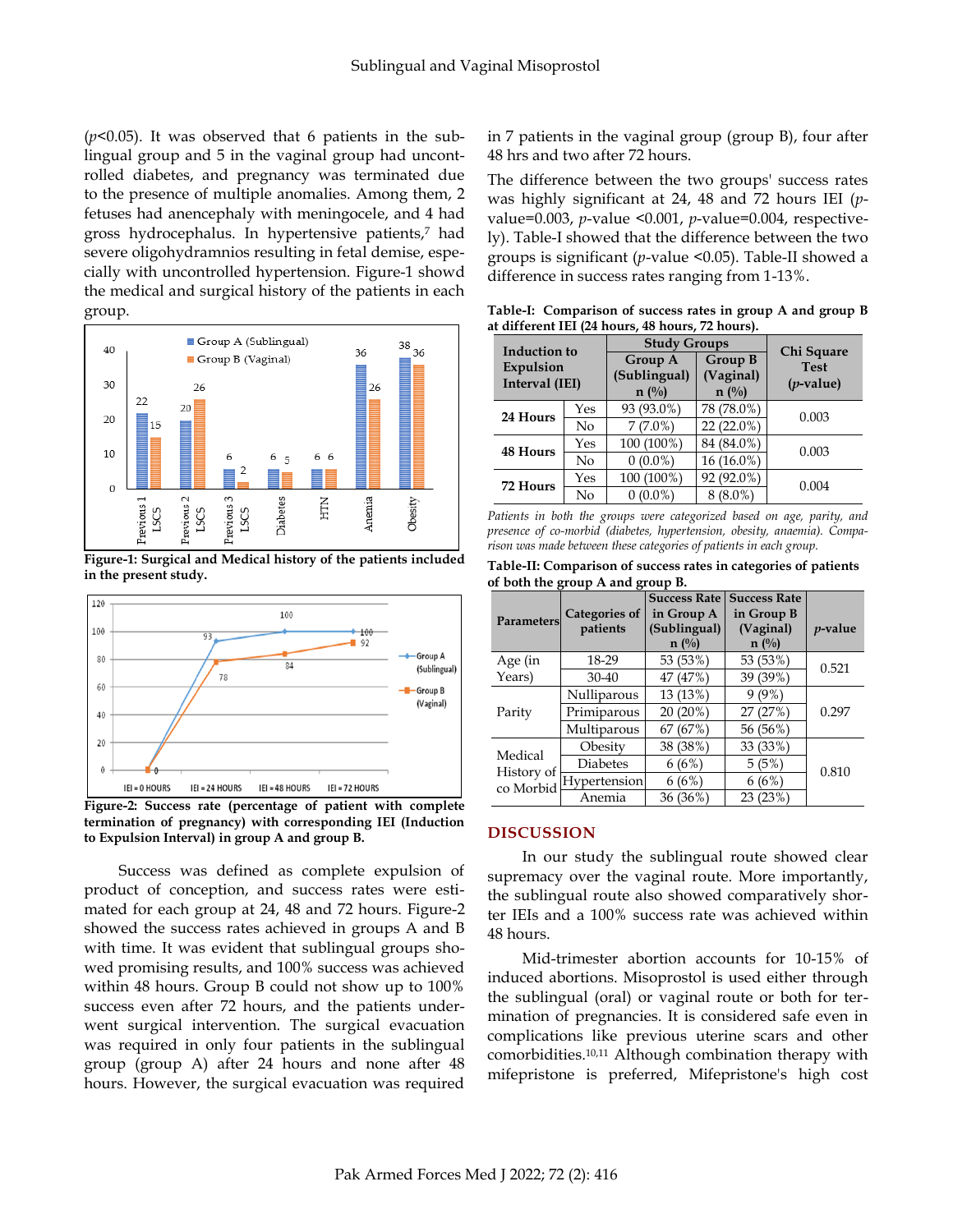restricts the use of combination therapy, particularly in developing countries like Pakistan.12,13

Many studies were conducted to compare sublingual and vaginal misoprostol for termination of first and second-trimester pregnancies. Different outcomes were reported regarding the pregnancy suc-cess rate in 24, 48, and 72 hours IEI, 14,15,16 von Hertzen *et al*, <sup>13</sup> (2009) reported higher effectiveness of vaginal administration than sublingual administration in terminating secondtrimester pregnancies, but nulliparous women mainly drove this result. Moreover, success rates of both the modes of treatment vary due to certain variables, including previous LSCS, parity, co-morbid like diabetes, hypertension, anaemia and obesity etc. Iftikhar *et al*, 15 (2017) concluded that lower gravidity, higher gestational age, and previous LSCS were associated with longer IEI when oral Misoprostol was used in one hundred and six pregnancies mid-trimester abortion. Young *et al*,<sup>17</sup> reported no significant difference between oral and vaginal Misoprostol in labour induction in a randomized controlled trial.

Milani *et al,* <sup>4</sup> reported both sublingual and vaginal misoprostol as successful modalities for medical abortion in the second trimester. However, the sublingual route remained a preferable option due to shorter IEI, better compliance and fewer side effects.17,18

There have been few randomized controlled trials on sublingual misoprostol for medical abortion.19,20,21 Alfirevic *et al,*<sup>18</sup> conclusion based on six hundred and eleven studies reported Misoprostol safe and cost-effective, but the efficacy has a high degree of uncertainty compared with other drugs for induction of labour. Lapuente-Ocamica *et al*, <sup>20</sup> concluded that Misoprostol has high efficacy and suitable safety protocol. In another clinical trial, Tanha *et al,*<sup>21</sup> found that sublingual administration of Misoprostol is the best choice due to its high response, patient compliance, and fewer side effects but the efficacy of the oral Misoprostone is the same as that of vaginal administration. Another study also demonstrated in their study results that sublingual misoprostol is an effective and favourable cervical ripening agent for first-trimester abortion as compared to vaginal and oral dosage forms.<sup>19</sup>

Akkenapally *et al*, <sup>22</sup> suggested that equivalence between vaginal and sublingual administration could not be demonstrated overall. Moreover, some studies reported superiority of sublingual treatment over vaginal treatment when used in conjunction with surgical intervention to facilitate cervical dilatation. [Ingrid](https://pubmed.ncbi.nlm.nih.gov/?term=S%C3%A4%C3%A4v+I&cauthor_id=25840429)  [Saav](https://pubmed.ncbi.nlm.nih.gov/?term=S%C3%A4%C3%A4v+I&cauthor_id=25840429)*et al*, <sup>23</sup> conducted a double-blind clinical trial on one hundred and eighty-four nulliparous women admitted for first-trimester abortion. They concluded that the efficacy of oral misoprostol is higher than vaginal misoprostol. Hamoda *et al*, <sup>24</sup> found sublingual misoprostol highly effective for cervical priming before the surgical abortion. Few studies also emphasised better efficacy of combined sublingual and vaginal routes. 25

#### **LIMITATION OF STUDY**

A more comprehensive strategy was necessary where different cohorts of patients based on their demographics, medical and gynaecological/obstetrical history can be studied. Experiments with different doses of misoprostol should have been conducted to provide clear guidelines to the clinicians.

#### **CONCLUSION**

Both sublingually and misoprostol are effective for medical termination of pregnancy in the first and second trimesters. However, the sublingual route showed clear supremacy over the vaginal route, as evident by success rates in the present study.

#### **Conflict of Interest:** None.

#### **Authors' Contribution**

UIK: Data collection, writing, BI: Supervision, SSJ: Literature review, NAA: Data analysis, BS:, AF: References.

#### **REFERENCES**

- 1. Nautiyal D, Mukherjee K, Perhar I, Banerjee N. Comparative study of misoprostol in first and second trimester abortions by oral, sublingual, and vaginal routes. J Obstet Gynecol India 2015; 65(4): 246-250.
- 2. Wu HL, Marwah S, Wang P, Wang QM, Chen XW. Misoprostol for medical treatment of missed abortion: a systematic review and network meta-analysis. Sci Rep 2017; 7(1): 1664.
- 3. Dickinson JE, Jennings BG, Doherty DA. Mifepristone and oral, vaginal, or sublingual misoprostol for second-trimester abortion: a randomized controlled trial. Obstet Gynecol 2014; 123(6): 1162- 1168.
- 4. Milani F, Sharami SH, Arjmandi S. Comparison of sublingual and vaginal misoprostol for second-trimester pregnancy terminations. J family Reprod Health 2014; 8(1): 41.
- 5. Garg G, Takkar N, Sehgal A. Buccal versus vaginal misoprostol administration for the induction of first and second trimester abortions. J Obstet Gynaecol India 2015; 65(2): 111-116.
- 6. Farhadifar F, Shahgeibi S, Moradi G, Memar FM. Comparison of oral versus vaginal misoprostol for legal abortion in Iranian women. J Clin Gynecol Obstet 2016; 5(2): 59-63.
- 7. Abubeker FA, Lavelanet A, Rodriguez MI, Kim C. Medical termination for pregnancy in early first trimester (≤63 days) using combination of mifepristone and misoprostol or misoprostol alone: a systematic review. BMC Womens Health 2020; 20(1): 142.
- 8. Hickey GL, Grant SW, Dunning J, Siepe M. Statistical primer: sample size and power calculations-why, when and how? Eur J Cardiothorac Surg 2018; 54(1): 4–9.
- 9. Küçükgöz Güleç U, Urunsak IF, Eser E, Guzel AB, Ozgunen FT, Evruke IC, et al. Misoprostol for midtrimester termination of